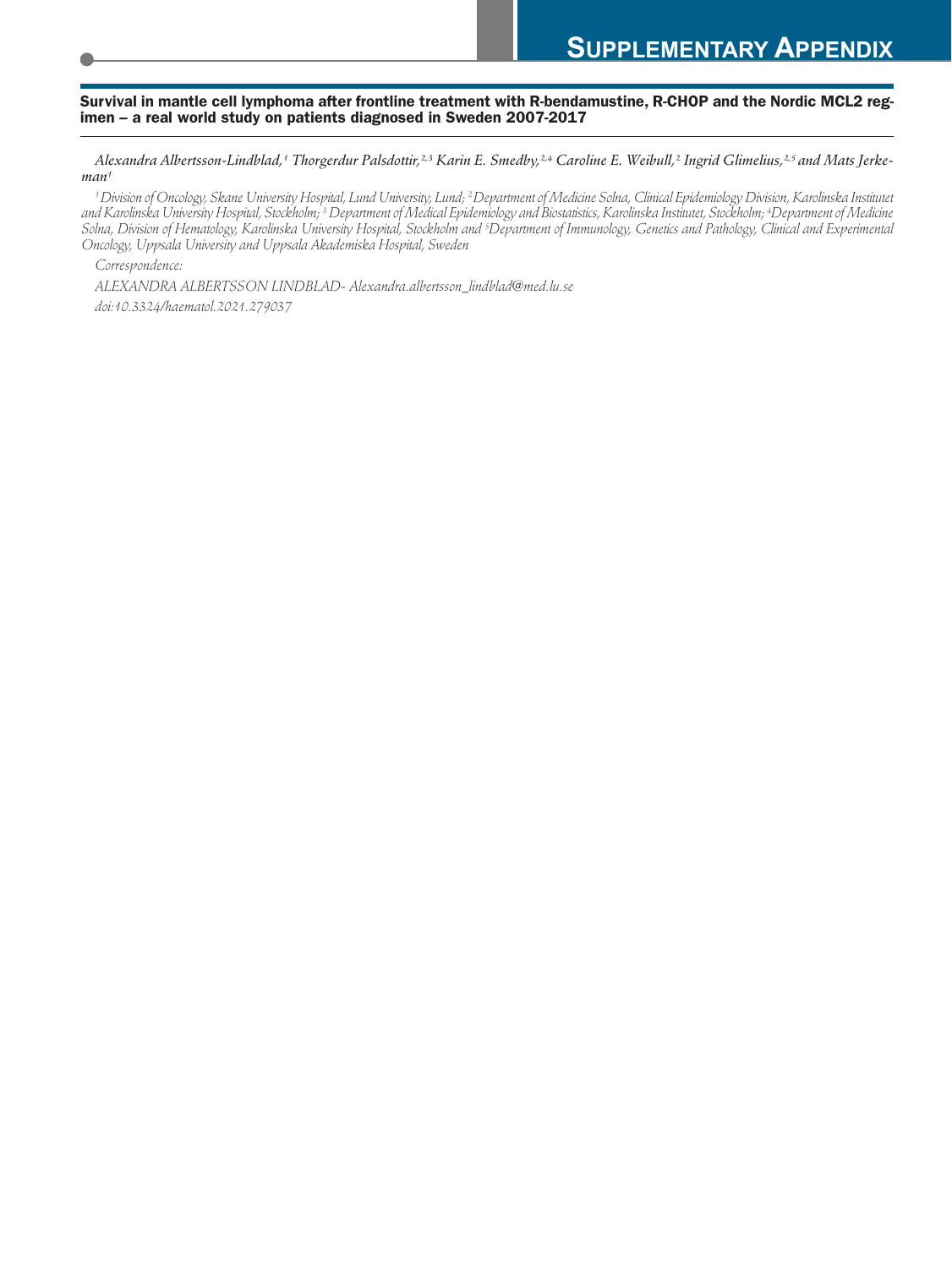## **SUPPLEMENTARY MATERIAL**

**SUPPLEMENTARY TABLE 1** Description of frontline management strategies including treatment regimens, maintenance therapy, consolidative radiotherapy and no treatment

| <b>Primary treatment</b>                | <b>All patients</b><br>$N$ (col %) | MCL <sub>2</sub><br>N(%) | <b>BR</b><br>N(%)        | <b>R-CHOP</b><br>N(%)    | Other*<br>$N(\%)$ |
|-----------------------------------------|------------------------------------|--------------------------|--------------------------|--------------------------|-------------------|
| <b>All patients</b>                     | 1,277                              |                          |                          |                          |                   |
| <b>Systemic Treatment</b>               | 818                                |                          |                          |                          |                   |
| Chemotherapy                            | 80 (100)                           | 268 (33)                 | 231 (29)                 | 93 (12)                  | 216 (27)          |
| Rituximab with chemotherapy             | 698 (86)                           | 256(95)                  | 219 (95)                 | 83 (89)                  | 140(65)           |
| Autologous stem cell<br>transplantation | 219(27)                            | 218<br>$(85)$ ***        | 1(0)                     |                          |                   |
| Single rituximab                        | 12                                 |                          |                          |                          |                   |
| <b>Maintenance treatment</b>            | 76(6)                              |                          |                          |                          |                   |
| -Rituximab                              | 55 $(4)$                           | 14(25)                   | 18 (33)                  | 9(16)                    | 13 (24)           |
| $-Other**$                              | 21(2)                              | 3(14)                    | 11(52)                   | 1(5)                     | 6(29)             |
| <b>Consolidative radiotherapy</b>       | 18(2)                              | 4(6)                     | 2(3)                     | 4(6)                     | 8(12)             |
| <b>Single radiotherapy</b>              | 51(4)                              | $\overline{\phantom{a}}$ | $\overline{\phantom{a}}$ | $\overline{\phantom{a}}$ |                   |
| No treatment                            | 144(11)                            | -                        |                          | -                        |                   |
| Active treatment unspecified            | 105(8)                             |                          | -                        |                          |                   |
| <b>Missing treatment data</b>           | 159 (12)                           |                          |                          |                          |                   |

*\* Other include BAC (bendamustine, cytarabine), chlorambucil, CHOP/cytarabine, cyclophosphamide, cytarabine, CVP (cyclophosphamide, vincristine, prednisone), CVIP (cyclophosphamide, etoposide, FC, prednisone), (fludarabine, cytarabine), (ibrutinib,bendamustine), idarubicine, ixoten, (lenalidomide,bendamustine).* 

*\*\* Other maintenance treatment includes chlorambucil, lenalidomide, lenalidomide + rituximab, etoposide, ibrutinib, bortezomib.*

*\*\*\* Proportion of all patients treated with MCL2.*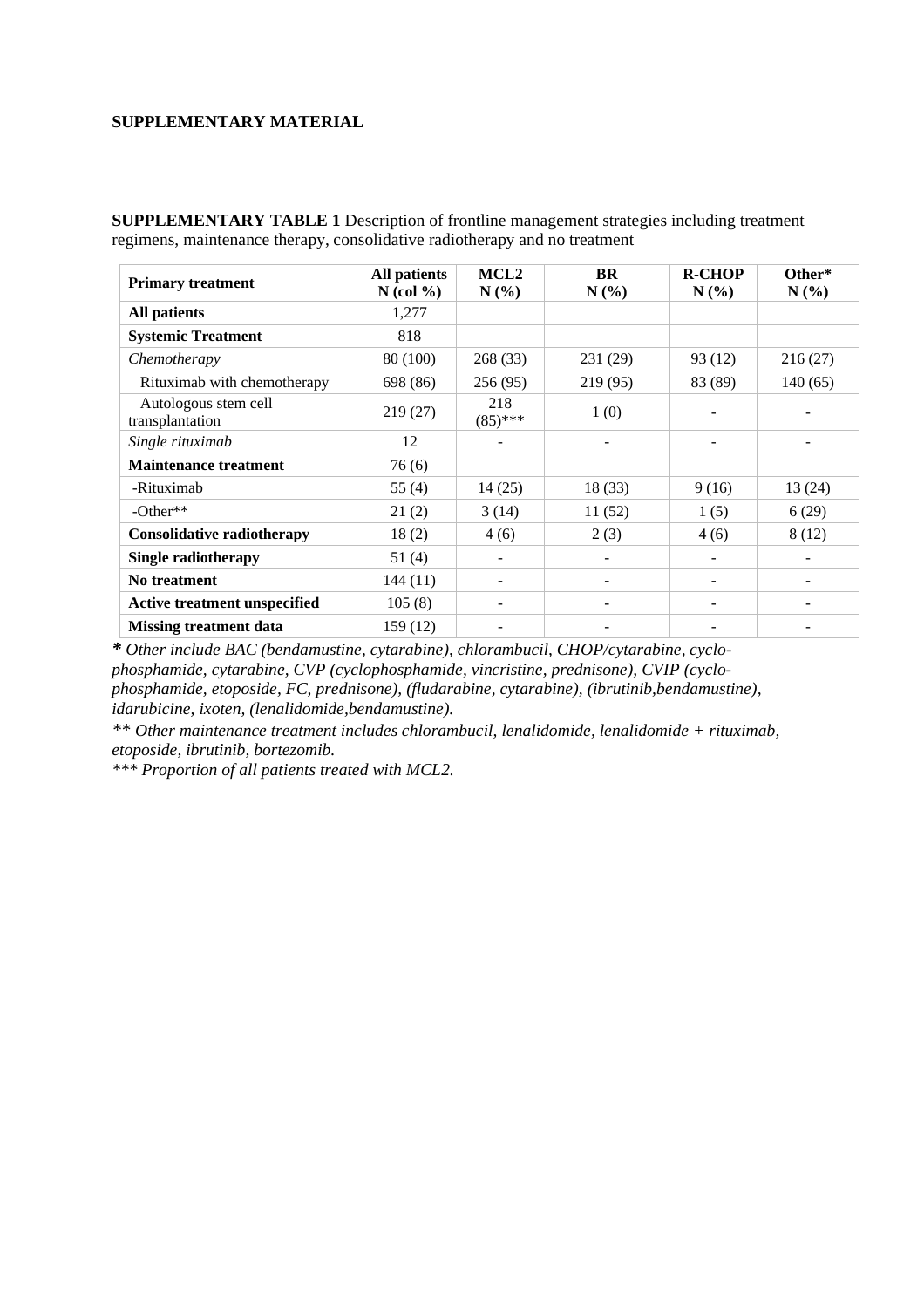**SUPPLEMENTARY FIGURE 1** Unadjusted (top panel) and marginal (bottom panel) net survival, estimated with relative survival, among MCL patients diagnosed in Sweden between 2007 and 2017, by frontline treatment (BR, R-CHOP or MCL-2) and age at diagnosis ( $\leq$ 70 and  $\geq$ 70 years).

Standardization was performed over year of diagnosis, sex, year of diagnosis, and performance status (separately for age groups). In patients  $\geq 70$  years, very few were treated with the MCL2 protocol and therefore, their survival is not presented separately.